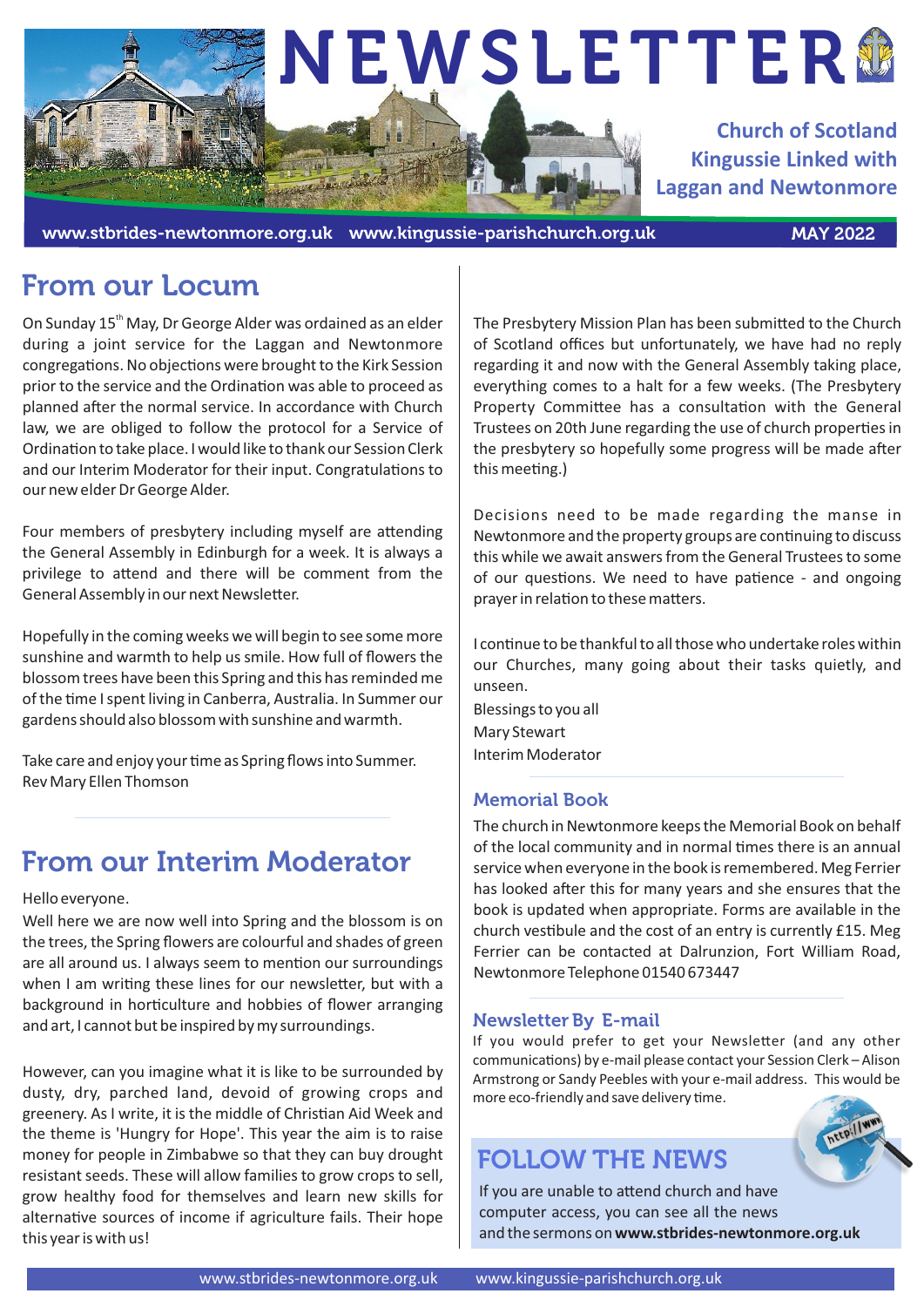### Communion Services

The next communion services will be held at the following times.

| Laggan     |  |
|------------|--|
| Newtonmore |  |
| Kingussie  |  |

Laggan 5<sup>th</sup> June at 9.30am  $Newtonmore$  5<sup>th</sup> June at 11.30am Kingussie aan aan 12<sup>th</sup> June at 10.30am

There will be a retiring offering in Laggan and Newtonmore for Christian Aid

### Badenoch Chorale

The Badenoch Chorale will have their first concert since 2019 in Laggan Church on Sunday  $5<sup>th</sup>$  June at 6-30p.m. Members are looking forward to this occasion under the control of our new accompanist Rebekah Lockyer and conductor John Crombie. We have been very fortunate to obtain the services of Rebekah who came to live in Newtonmore at just the right time!

The Chorale have two further concerts in the diary –

#### **th Kingussie Church on 11 September 2022 th Aberlour Church on 25 September 2002**

and then it will be Christmas yet again!

#### Libis

From time to time attempts have been made to contact Libis, but with the war in Ukraine this has not been simple. The last we heard was that all the congregations in Ukraine, for which Mirek Pfann is pastor, were safe but we do know that Mirek was in hospital, and we have been trying to make e-mail contact with him. We pray for those in our twinned congregations in their current trying times.

#### Soup and Pudding

Soup and pudding lunches are back in St Bride's on the first Sunday of the month. At the first one after Covid lockdown, twenty ate together and proceeds from the lunch were for the benefit of Ukraine.

#### Joint Services

Two joint services are currently arranged. These are held at 10.30a.m. on every occasion.

#### **th 29 May – Kingussie - Rev Tony Sparham th 26 June – Laggan - Worship Group and David Moss - 'Moving Up Transition Weekend'**

Rev Tony Sparham is part of the ministry team at St John the Baptist Episcopal Church in Rothiemurchus. He retired to the Highlands in 2016 to be closer to family. According to Google he is a Morris Minor enthusiast. Unfortunately, Rev Michael Mair

will not make it to Laggan in June as planned as he has been asked to preach at the closure of his old church in Dundee. He is, however, willing to make himself available for the joint service in Laggan on Sunday 25<sup>th</sup> September.

David Moss will give a presentation on the work we supported in preparing primary children for senior school at Alltnacriche.

The worship group will be meeting early in June to make arrangements for July, August and September and as these will need to take account of holidays, the full arrangements will appear on the websites and on church noticeboards.

#### **Presbytery**

When Presbytery recently met, they were addressed by Joel Hafvestein who is our partner missionary in Nepal. He is about to retire as chief executive of the United Mission to Nepal organisation and is passing the baton over to a Nepalese lady who has worked for the organisation for many years. Joel gave a resume of the work in which he has been involved, transforming some of the most remote and poverty-stricken parts of the country. Both Joel and his wife Fiona both grew up in Nepal and Presbytery wished them well in their retirement from UMN.

Presbytery also heard about the continuous debate over the formation of a Highland Presbytery. Seven out of the ten current presbyteries involved, voted to have one presbytery but three voted to have two or even three presbyteries. All voted independently so it is hoped that the three who did not vote for one presbytery will reconsider once they realise how the voting worked out.

Rev Graham Atkinson of Boat of Garten, Carrbridge and Abernethy will be the new moderator of the presbytery as of  $21<sup>st</sup>$  June 2022.

#### Food Hub

The Badenoch and Strathspey Food Hub requires sugar, long life milk, cartons of juice, tomato ketchup, tines of fruit plus the following toiletries, toilet rolls, shampoo, shower gel, toothpaste, toothbrushes and soap. Demand continues to be high.

# Kingussie Parish Church

#### Craft Group

The Group held its final meeting for the session on Monday  $2^{nd}$ May. We enjoyed not only undertaking the craft work but also the social aspect of being able to meet with friends again. We will restart towards the end of August.

Within the next month or so we will diversify for a short period of me when we hope to have a small plant sale. Given the unpredictable weather we are experiencing, it is difficult to judge when said seedlings will be ready. However, we will let you know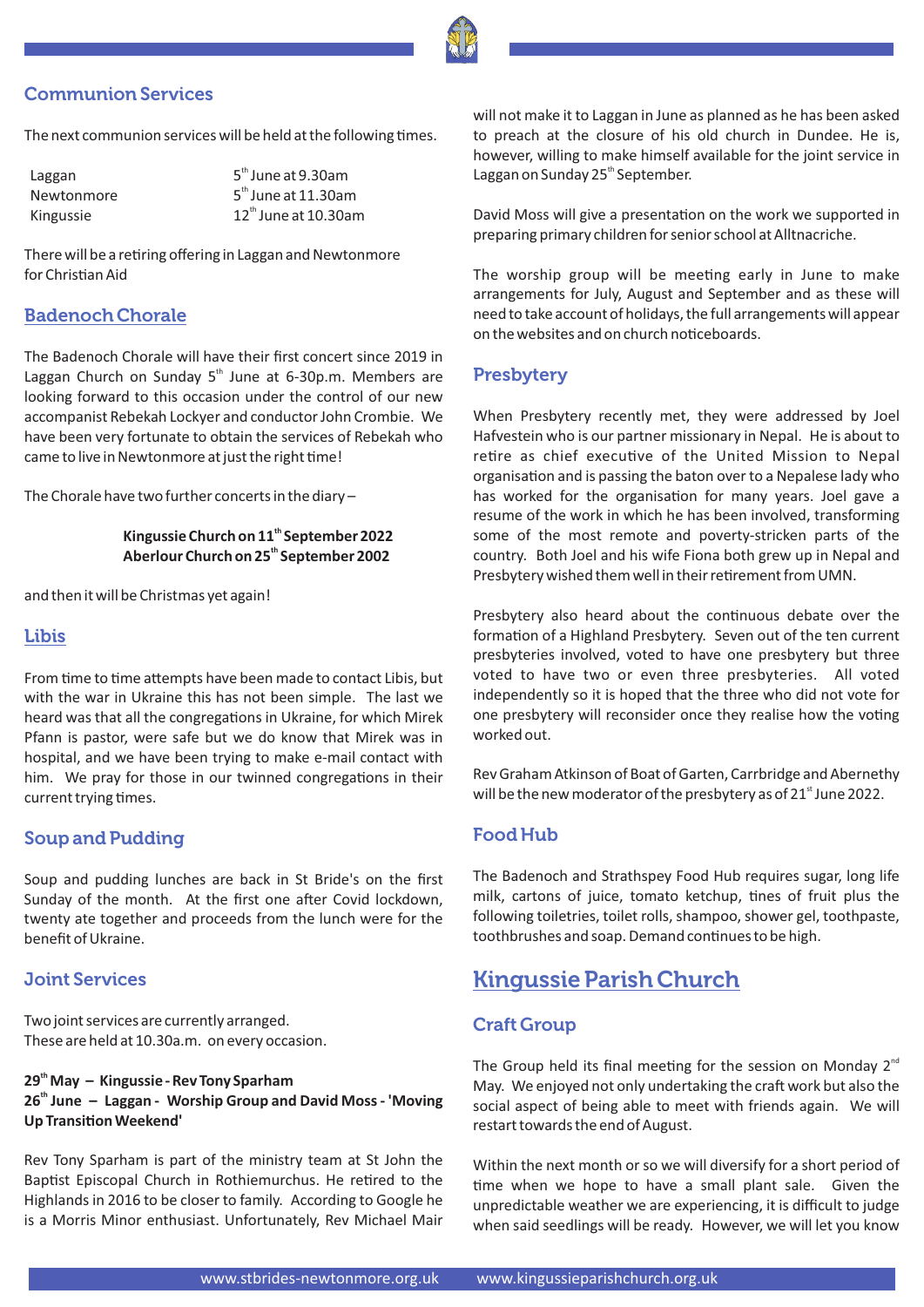what is being grown and an intended delivery date, thus providing an opportunity to place orders. Norma Hutton oversees this side line activity. Watch the church notice board for more details.

#### Thursday Open Days

We are taking a break during May, due to team members being unavailable. However, we will be back raring to go at the beginning of June. If you would like to become involved on a Thursday, give Eppy a call on 07803925888 or add your name to the list on Church noticeboard in hall.

#### KPC Organ

The Church organ continues to play beautifully. John Crombie, our organist, supplies a steady stream of pieces on a weekly basis for the organ Facebook page. It is very interesting to see where in the world people are listening to his pieces – Scandinavia, the Far East, the Middle East, Australia, New Zealand, Canada, USA, Africa and UK, to name a few. Yes, the world is pretty much covered. You can listen too from the Kingussie Parish Church organ Facebook page.

#### Fundraising and Social

Our fundraising coffee morning in April raised just over £300. Thanks are due to all who came and contributed in any way. Those attending much enjoyed the music provided by John Crombie and of course the baking.

Following on from last year's ecumenical coffee morning, a repeat is being planned for 18<sup>th</sup> June 2022 from 10.00a.m. until 12.00 noon.

#### Monday Lunch

A Monday lunch is held on the first Monday of most moths at 12.30p.m. in Kingussie Church. We have excellent soup and pudding from Loch Insh Watersports followed by tea and coffee at a cost of £5. The next get together is on  $13^\mathrm{th}$  June when, instead of the meal coming to us, we are planning to go to Loch Insh to

#### **Treasurer: Roy Alexander** Tel: 01540 673422 E-mail: roya@a9partnership.co.uk **Treasurer: Jean Munro** Tel: 01540 661833 E-mail: munro342@btinternet.com **Property Convenor: George Alder** Tel: 01540 673213 E-mail: george.alder@yahoo.co.uk **Property Convenor: Sandy Peebles**  Tel: 01540 661965 E-mail: sandy@ats.me.uk **Charity Numbers SCO05490 | SCO21546 Kingussie Laggan and Newtonmore** Interim Moderator: **Mary Stewart**  Tel: 01479 810368 E-mail: marves@btinternet.com Locum: **Mary Ellen Thomson**  Tel: 01540 661772 E-mail: marythomson835@btinternet.com **Session Clark: Alison Armstrong**  E-mail: alisonmabel@hotmail.com **Session Clark: Sandy Peebles**  Tel: 01540 661965 E-mail: sandy@ats.me.uk CHURCH OFFICE BEARERS

enjoy the food with a lovely view as well! Transport can be provided. All are welcome. If you require any further information, please phone Jo Simpson on 01540 661498.

#### Facebook and Web Pages

Facebook pages and web pages continue to be updated daily with appropriate news items, the times of services and the Sunday Service. This allows anyone unable to attend Church on a Sunday the opportunity to be part of the worship service online.

### Mothers and Toddlers

Mothers and Toddlers meet in Kingussie Church every Wednesday from 9-00a.m. Mothers and Toddlers from Newtonmore who also join in are also made welcome.

#### Prayer Meetings

These are held in St Bride's Church Hall on the third Friday of the month from 11-00a.m. to Noon. All are welcome to attend. The next dates are  $17^{\text{th}}$  June and  $15^{\text{th}}$  July.

#### Social Events

| Saturday 6 <sup>th</sup> August | Stall at Newtonmore Highland Games |
|---------------------------------|------------------------------------|
| Sunday 14 <sup>th</sup> August  | Picnic at Ardverikie               |

We hope to organise a Flower Festival in St Bride's at the end of July. Details will be announced shortly if all goes to plan!

#### Laggan and Newtonmore Finance

While it is true to say that we are currently in a healthy financial position in spite of paying for repairs to Laggan Church, a survey report for the manse and emergency tree work in the manse garden, the future is still a bit uncertain due to the state of the church manse which will require to be made wind and watertight, whether we decide to keep it or dispose of it. We have estimates for this work and for the removal of the trees and these bills will make a dent in our finances. If we keep the manse, we need to be able to convince presbytery that the manse is fit for a new minister